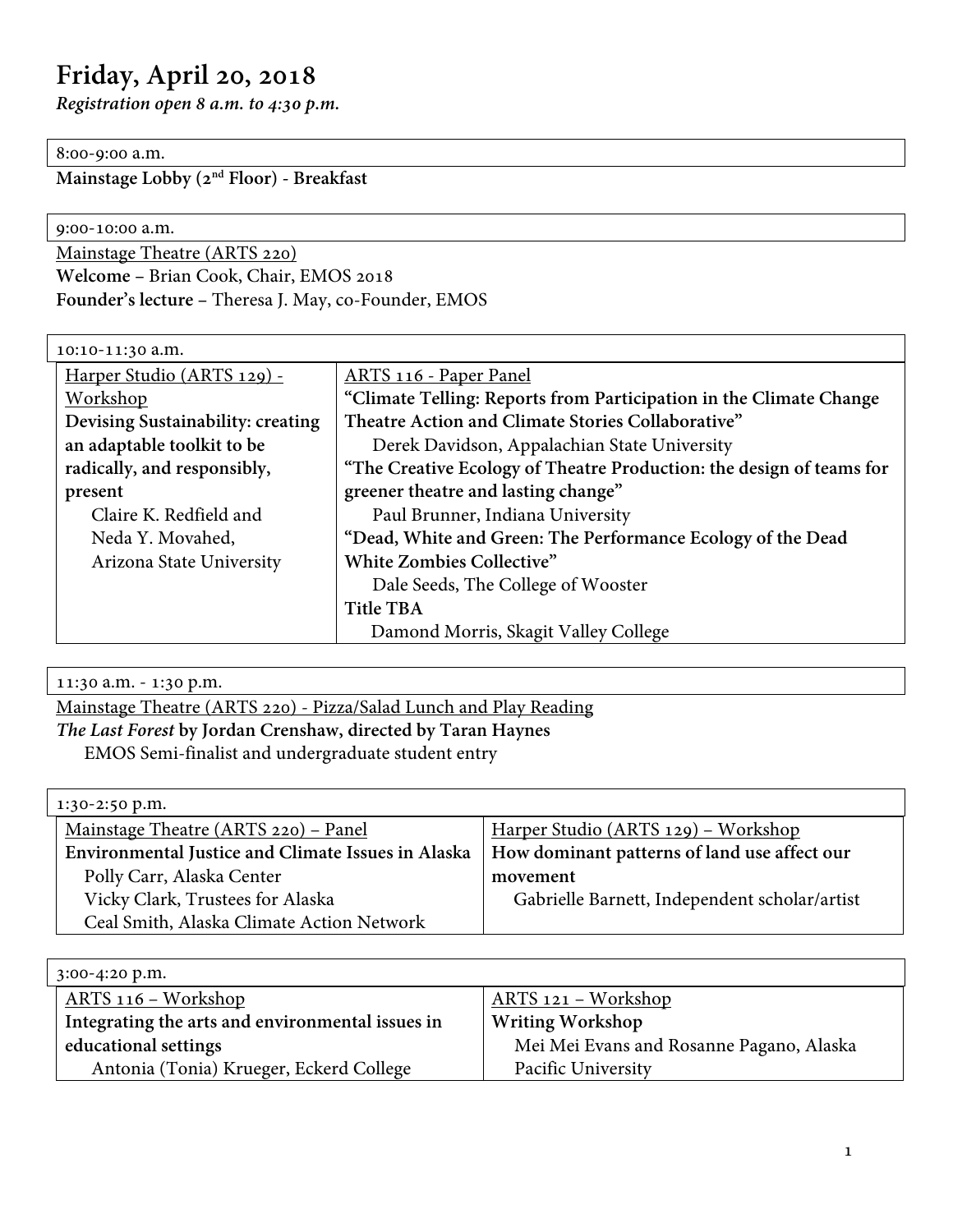4:30-5:50 p.m. Mainstage Theatre (ARTS 220) - Workshop **Engaging Audiences in a Climate Lens** Julia Levine and Chantal Bilodeau, The Arctic Cycle ARTS 121 – Workshop **Capturing the Ride of YOUR Play on Stage** Crystal Skillman, playwright

5:50-6:20 p.m.

Meet outside Harper Studio (ARTS 129) – Dance performance *Interdependence*, directed by Molissa Udevitz

6:30-7:45 p.m.

Harper Studio (ARTS 129)

**Awards banquet (full-symposium or banquet ticket required)**

8:00 p.m.

Mainstage Theatre (ARTS 220) - Opening night performance: **EMOS-winning play, Rain and Zoe Save the World by Crystal Skillman**

*(included with full symposium registration or through individual purchase)*

## **Saturday, April 21, 2018**

*Registration open 8 a.m. to 4:30 p.m.*

| 8:00-9:00 a.m.                                                                            |
|-------------------------------------------------------------------------------------------|
| Mainstage Lobby (2 <sup>nd</sup> Floor) - Breakfast                                       |
|                                                                                           |
| 9:00-10:20 a.m.                                                                           |
| <u> ARTS 116 – Paper Panel</u>                                                            |
| "Monkey Business: 'Or Getting Your Ape On'"                                               |
| Matthew Delbridge, University of Melbourne, Victorian College of the Arts                 |
| "Eco-Theatre and Storytelling Strategies in Climate Fiction"                              |
| Jordan Hall, Playwright                                                                   |
| "Sharing Voices: Contemporary Performance on Behalf of the Arctic"                        |
| Antonia (Tonia) Krueger, Eckerd College                                                   |
| "In Love with Place:' Settler Performances and Unsettling Affects on the Wild West Coast" |
| Emma Morgan-Thorp, York University                                                        |
|                                                                                           |
| 10:30-11:50 a.m.                                                                          |

| $10.30 - 11.50$ d.III.                           |                                                   |
|--------------------------------------------------|---------------------------------------------------|
| Harper Studio (ARTS 129) – Workshop              | Mainstage Theatre (ARTS 220) - Play Reading       |
| Movement as a tool to deepen our connection with | Oberon Springs by M.G. Erickson                   |
| nature                                           | Directed by Kaeli Meno                            |
| Molissa Udevitz, Anchorage artist                | 2 <sup>nd</sup> Place, 2018 EMOS New Play Contest |

| 12:00-1:00 p.m.                                                  |  |
|------------------------------------------------------------------|--|
| Lunch on your own                                                |  |
| Shuttles will run back and forth to Tudor Square Shopping Center |  |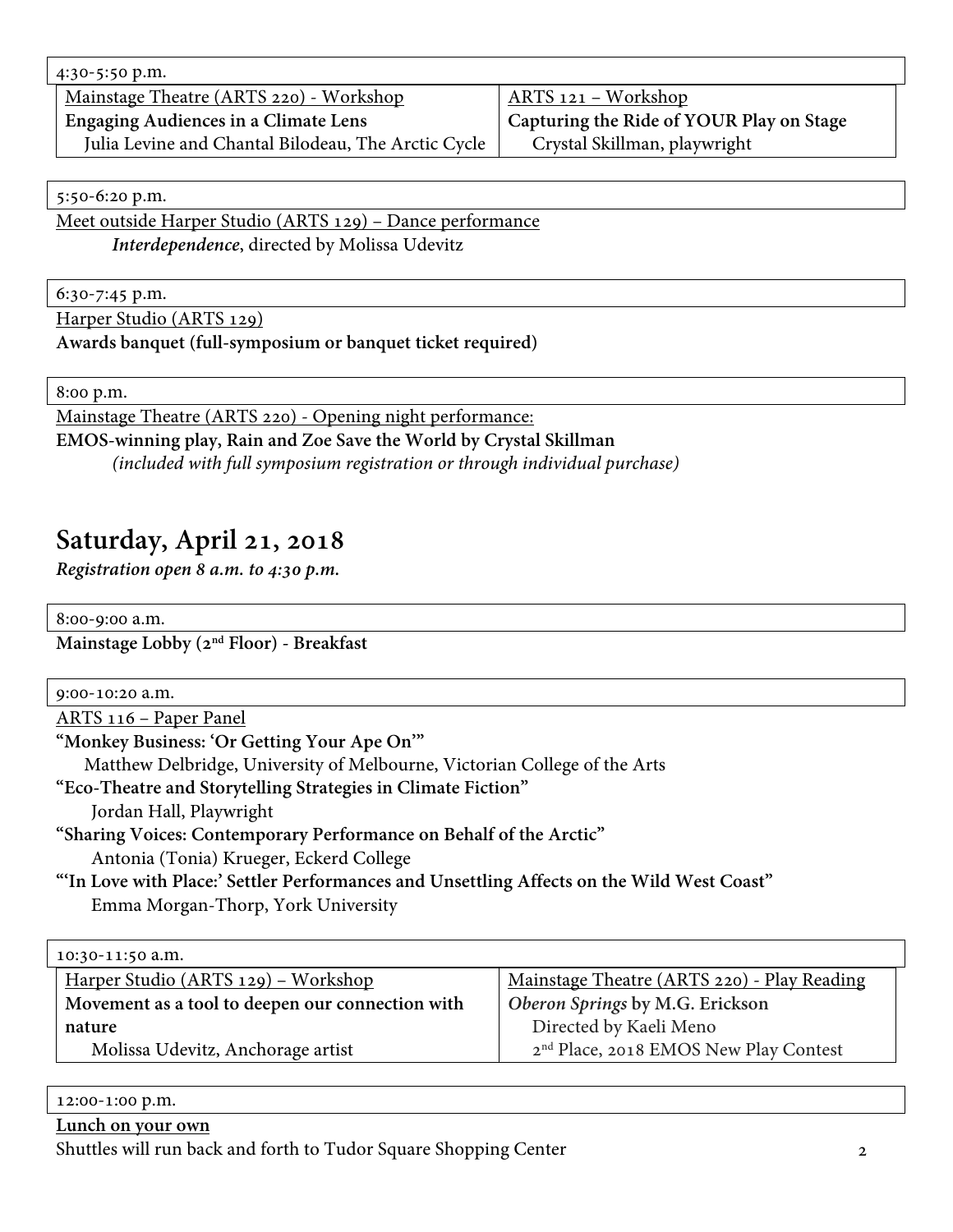Food options include: Wendy's Uncle Joe's Pizza Thai Kitchen Blue Fox Bar and Restaurant Golden Gate Chinese Taco King 1:10-1:30 p.m. Harper Studio (ARTS 129) - Performance **CHOP CHOP: Sounding Fire, Signaling Smoke** Bronwyn Preece, University of Huddersfield 1:40-3:00 p.m. Mainstage Theatre (ARTS 220) - Keynote Performance **Allison Akootchook Warden (AKU-MATU)** 3:10-4:30 p.m. Harper Studio (ARTS 129) – Workshop **Satire Beyond Parody: Creating Absurd Worlds to Expose Human Frailty (and idiocy…)** Brenda Varda, Wordspace Los Angeles ARTS 116 – Panel **More Sustainable Materials and Practices for Scenic Production**  Paul Brunner, Indiana University Michael Mehler, Allegheny University 4:40-6:10 p.m. Mainstage Theatre (ARTS 220) – Panel **Climate Change Theatre Action 2017 Panel and Readings** Chantal Bilodeau, The Arctic Cycle Ian Garrett, York University Brian Cook, University of Alaska, Anchorage Julia Levine, The Arctic Cycle Jessica Litwak, Artists Rise Up New York Giovanni Ortega, Pomona College Paula Cizmar, University of Southern California Derek Davidson, Appalachian State University Jordan Hall, playwright Lydia Fort, Emory University 6:10-7:30 p.m. Harper Studio (ARTS 129) –Reception **Climate Change Theatre Action Reception and Book Launch** *RSVP Required (must be 21 years of age or older)*

7:30-8:30 p.m.

Harper Studio (ARTS 129) – Performance **Messy Humans by Brenda Varda**

8:00 p.m.

Mainstage Theatre (ARTS 220) - Performance

**EMOS-winning play, Rain and Zoe Save the World by Crystal Skillman**

*(included with full symposium registration or through individual purchase)*